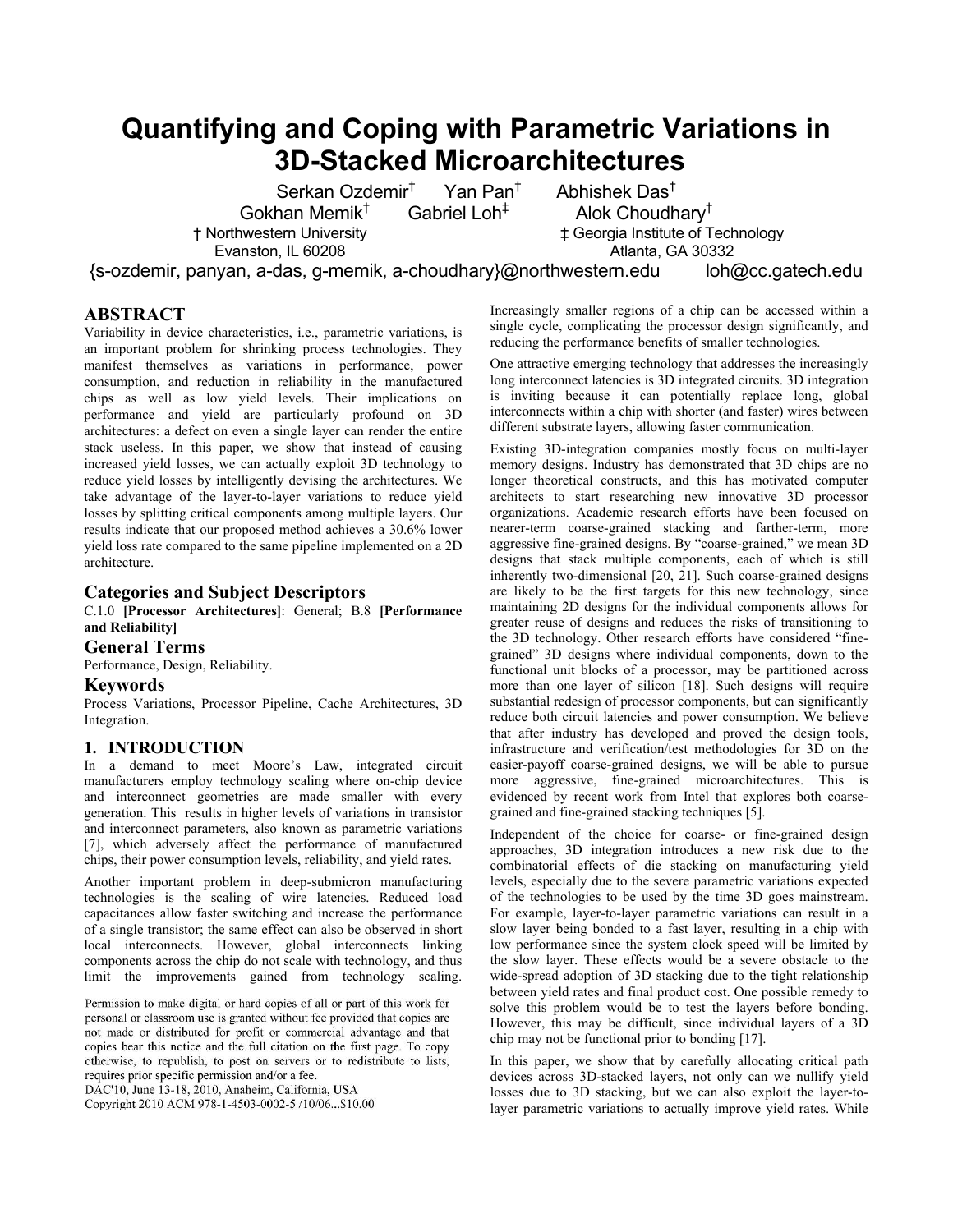there have been numerous proposals on how to model parametric variations and come up with efficient architectures/circuit structures to handle issues raised by parametric variations for single layer structures, to the best of our knowledge, this is the first work that investigates and improves yield of 3D integrated circuits using architectural techniques.

To explain how we exploit parametric variations for 3D-stacked processors, we first review 3D fabrication techniques in Section 2 and then we detail our modeling of parametric variations on 3D structures in Section 3. Section 4 presents our cross layer critical path splitting designs. Section 5 presents the experimental results. Section 6 discusses the related work and Section 7 concludes the paper with a summary.

# **2. 3D FABRICATION TECHNIQUES**

Die Stacking, is a recent approach that proposes to fabricate two (or more) separate dies and bond them afterwards [5] to achieve 3D Integration. This idea is beneficial in two ways. First, the individual dies can be manufactured through conventional manufacturing processes. Second, since each layer is fabricated separately, one can employ disparate fabrication methodologies other than CMOS across the different layers. For instance, designers may choose to build a higher density DRAM chip for the second silicon layer.

There are several options to perform die stacking: die-to-die bonding, die-to-wafer bonding, and wafer-to-wafer bonding. In die-to-die bonding, each die is cut from the wafer and then bonded with another die to form the 3D chip. In die-to-wafer bonding, individual dies are cut from one wafer and then placed on top of another wafer to form the 3D chips. Finally, in wafer-to-wafer bonding, two wafers are bonded together to form the 3D chips and then cut to form the chips. Among these, wafer-to-wafer bonding is the most attractive as it exhibits the highest possible manufacturing throughput. Therefore, in this paper, we focus on wafer-to-wafer bonding.

#### **Table 1. Nominal and 3-Sigma Variation Values for each Source of Process Variations Modeled**

|                      | $L_{\rm eff}$ |                  | W                  | m                  | Н           |
|----------------------|---------------|------------------|--------------------|--------------------|-------------|
| <b>Nominal Value</b> | nm            | $220 \text{ mV}$ | 0.25<br>um<br>U.ZJ | n ee<br>um<br>U.JJ | nm<br>ر . ب |
| $3\sigma$ [%]        | $\pm 10$      | $\pm 18$         | $\pm 33$           | $\pm 33$           | $\pm 35$    |

# **3. MODELING PARAMETRIC VARIATIONS**

Processes like sub-wavelength lithography and aggressive technology scaling result in statistical variations in circuit parameters like gate-oxide thickness, channel length, Random Doping Effects (RDE), etc. [6]. These parametric variations can be classified into die-to-die (D2D) variations and within-die (WID) variations. D2D variation refers to the variation in process parameters across dies and wafers (including between different layers of a 3D stack), whereas WID variation takes place in device features within a single die. Parametric variations can be of two categories: spatially-correlated (systematic) variations where devices close to each other have a higher probability of observing a similar variation level, and random (uncorrelated) variations causing random differences between various devices within a die. In this work, we model both systematic and random parametric variations.

To effectively model parametric variations in 3D chips, we account for five different variation parameters: metal thickness (T), inter-layer dielectric thickness (H), line-width (W) on interconnects, gate length ( $L_{\text{gate}}$ ) and threshold voltage ( $V_t$ ) for the MOS devices. We use the variation limits given by Nassif et al.

[22], as shown in Table 1. To take into account the spatial correlation we use a range factor  $(\varphi)$  in the two dimensional layout of the chip. Thus, each process parameter can be expressed as a function of its mean (μ), standard deviation (σ), and the range (φ) values. If two points  $x_i$  and  $y_i$  are separated by a distance of  $d_i$ ; the spatial correlation factor between them can be described as an inverse linear function involving  $\varphi$  and  $d_i$ . Note that there is no correlation between two points that are φ units or more apart. The range parameter  $(\varphi)$  is similar to the range parameter described in [25]. With this background, we have generated a spatial map of various parameter values using the R statistical tool [2]. We must note that the φ value has a considerable impact on the randomness of the parameter values. A higher φ means that the values are highly correlated, whereas a low φ value results in a highly random parameter value distribution. We picked a representative value for  $\varphi$  as 0.5 throughout our studies [11].

We use the Monte Carlo method to model a batch of chips. In a Monte Carlo simulation framework, the parametric variation parameters for the chip are first generated, followed by the extraction of the values that correspond to the particular locations of the components studied from this modeled chip. For the 2D process, we use the floorplan for an 8-core processor chip multiprocessor (CMP), with each core being identical to the Alpha EV7 architecture [16]. For the 3D process, we divide our processor into two layers each with 4 cores and map the corresponding components to two individually generated variation maps. To make a fair comparison between the 2D and 3D processes, we have generated 500 distribution maps. These distributions are directly mapped to the floorplan for the 2D process. Similarly, the subset of the map is used to generate the distribution of parameters for the 3D floorplan, producing 500 "layers". Then, a pair of layers from this pool is randomly selected to generate 500 3D chips (during this selection, each distribution map is used exactly twice).

The modeled core architecture is based on Alpha EV7 [16]. The issue queue is modeled as an array structure with 40 entries. Our register file has 80-entries with 4 read and 2 write ports. The integer execution unit is modeled from the netlist obtained after synthesizing the corresponding components in the Sun OpenSPARC [26]. Our L1 cache is a 32 KB 4-way set-associative cache. Each of the 4 ways of our cache is further divided into 4 banks. Each bank has 128x128 cells of storage bits. The shared L2 cache, on the other hand, is a 2 MB 8-way set associative cache with each way consisting of 4 256x256 cell banks. For the remaining pipeline stages (fetch and rename), we use a combination of 16 fan-out of four (FO-4) gates. To study the impact of parametric variations on our processor architecture, we generated SPICE netlists modeling the 10 most critical paths for each component (or for each bank for L1 and L2 Caches).

# **4. CROSS LAYER PATH SPLITTING**

In die stacking, different layers of a chip are manufactured in different wafers. As a result, they exhibit wafer-to-wafer variations that can result in layers with significantly different properties. This has an important effect on the performance and power consumption of the manufactured 3D chips. For example, consider a 3D chip multiprocessor (CMP) that consists of two silicon layers with one core each. The maximum frequency of the chip will be determined by the slowest core in the chip. In other words, the frequency of the slowest core will have to be set as the frequency of the chip to guarantee correct operation. Since the two layers originate from two different wafers, there is a possibility that a fast layer will be bonded with a slow layer. As the impact of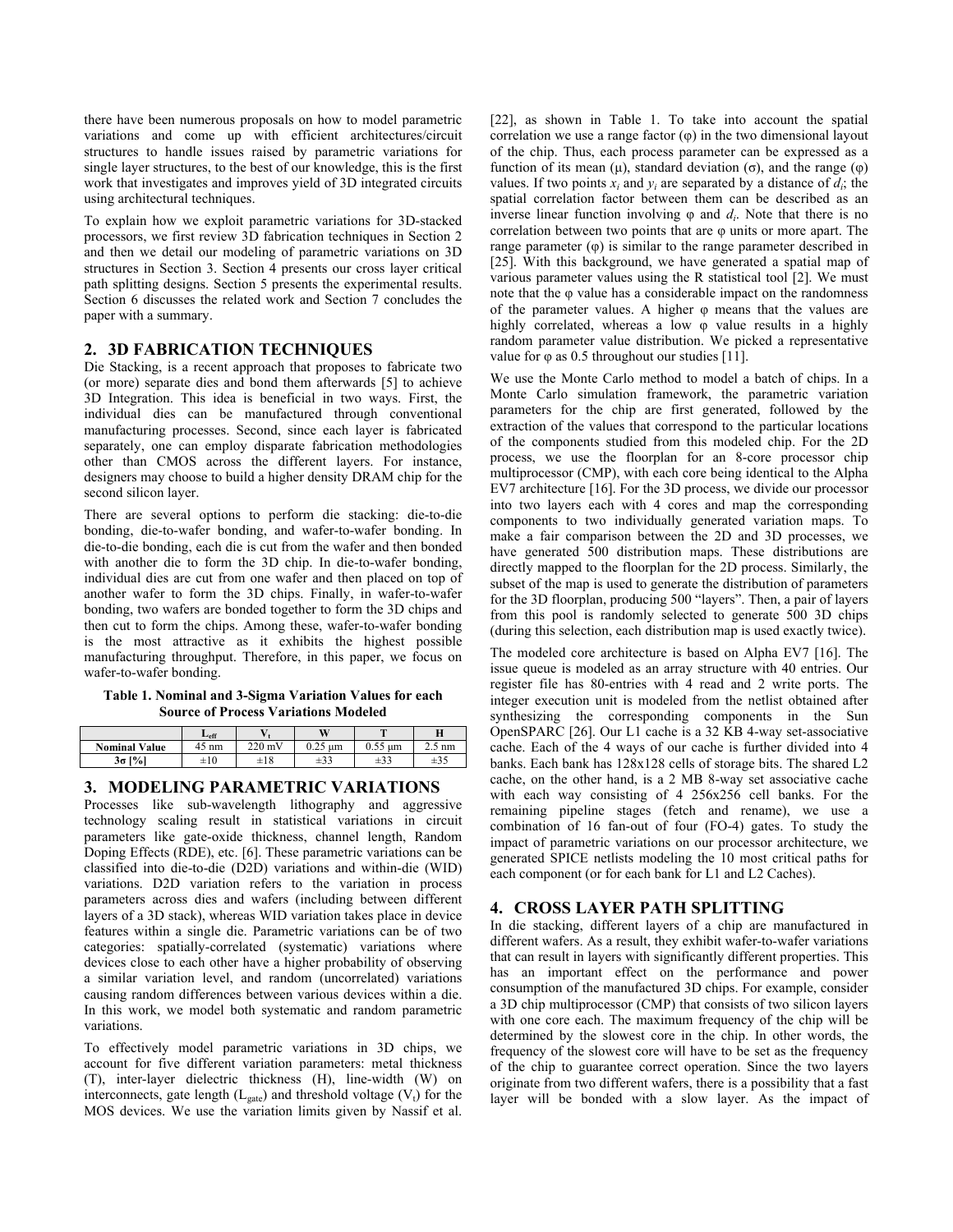parametric variations increases, this probability will increase as well. The effect of this trend would be a greater number of processors with lower performance. In this paper, we show that splitting the critical components into different layers can eliminate this negative impact and in fact improve the average performance of the chips. We call this technique *Cross LAyer Path Splitting (CLAPS)*.

#### **4.1 Why Should CLAPS Work?**

If we can split every component in a processor into n paths of equal length and distribute each of these sub-paths into a different layer, we should expect the overall performance to increase. The main reason for this expectation is:

$$
Max(A_1, A_2, ..., A_n) \ge \frac{A_1 + A_2 + ... + A_n}{n}
$$
 (1)

In equation (1),  $A<sub>l</sub>$  through  $A<sub>n</sub>$  correspond to the maximum critical path latency of *n* layers that form the 3D processor. If we can equally split every path in the core across all n layers, the critical path latency of the resulting 3D processor will be  $(A_1 + ... + A_n)/n$ . On the other hand, if each critical path independently lies on one layer, the longest one will determine the maximum clock frequency, which is inversely proportional to  $Max(A_1, A_2, ..., A_n)$ . Hence, splitting critical paths to different layers should improve the clock frequency.

For increasing number of layers (i.e., *n*), the expected value of the  $Max(A_1, ..., A_n)$  also increases, while the expected value of the *Average(A<sub>1</sub>, ..., A<sub>n</sub>)* stays the same. In this work, we only focus on 3D structures with 2 layers for the sake of simplicity. However, it is easy to extend our splitting approach to more layers. For example, for a 3D architecture with 4 layers, each critical path will be divided into 4. The complexity of more layers would be dividing the paths to more than 2 parts. It is possible that dividing the critical paths into equal sub-segments may become complicated if *n* reaches a large number. Even in such cases, our approach would be applicable: one can logically separate the layers, e.g., split the layers into 2 sets and divide the critical paths into *n/2* parts.

An alternative would be to assign different frequencies to each core so as to improve the yield and performance of the chip. This would result in increased costs for clock generation and distribution, inter-core communication, as well as difficulty in marketing the product as a whole (it is hard to price two chips each with multiple cores running at heterogeneous frequencies). Moreover, this heterogeneous frequency method can be applied on top of our approach to achieve further improvements in yield and/or performance.

#### **4.2 Choosing Components to Split**

When split paths are considered, a possible approach would be to divide each and every component in the chip across multiple layers. However, this may not be desirable as splitting each component will require vias to be used, and via densities are lower than the gate densities (and they are not expected to scale at the same rate as technology). Furthermore, this would require a complete redesign of every functional unit block in the processor. Therefore, we have first analyzed a two-layer 3D architecture and identified components that are likely to become critical components after manufacturing. By splitting only these components, we can achieve a high increase in performance of the manufactured chips and still maintain a low design complexity.

Although the level 2 cache is not in the critical memory loop of the EV7 processor pipeline, we included it in our analysis due to its very large size (and hence possibility of creating long critical paths) and is already reported to introduce new bottlenecks in 3D stacked chips [19].

**Table 2. Distribution of Critical Paths Across Pipeline Components for 2D and 3D Base Cases** 

| <b>Components</b>         | $2D$ [%] | $3D$ $\left[\frac{9}{6}\right]$ |
|---------------------------|----------|---------------------------------|
| <b>Level 2 Cache</b>      | 37.6     | 52.5                            |
| <b>Level 1 Data Cache</b> | 43.5     | 30.7                            |
| <b>Register File</b>      |          | 16.8                            |
| <b>Others</b>             |          |                                 |

Table 2 shows the distribution of critical paths among various pipeline components for the 500 chips generated using the method described in Section 3. For both 2D and 3D cases, the critical path lies in one of the caches or the register file for more than 98% of the simulated chips. This is not a surprising result, as previous work has shown that structures with many independent paths with low logic depth are most likely affected by parametric variations according to the FMAX theory [7]. Thus, our main focus in this work is to *split the caches and the register file*. However, if any other component becomes critical, it is possible to split it as well. In fact, we explore the impact of splitting the critical paths on latency of the other components in the processor pipeline in Section 5.2.



**Figure 1. Illustration of Cross Layer Path Splitting (CLAPS) Design.** 

## **4.3 CLAPS Designs**

The biggest issue with implementing the CLAPS architectures is the size requirements and density constraints on the number of inter-layer vias that are needed. In all our CLAPS designs, we are implementing a vertical split dividing the wordline along with the columns connected to it across two layers. We have also tried to split across the bit-lines, but as described in the following sections, a wordline split provided better overall performance on average.

Figure 1 shows how the vias (shown in black) will be placed on the core for the implementation of the CLAPS design. Note that the two bonding layers (coming from two different wafers) shown on Figure 1 are identical. To allow dies from different wafers to be bonded to each other with minimal wiring, the cores of the CMP in a single layer are laid out as mirror images of each other. Throughout the rest of this paper, we refer to the layer a processor core is located on as the *core layer* for all the components of that core and the other layer as the *opposite layer*. For example, in Figure 1, layer 0 is the core layer for components of core 0 and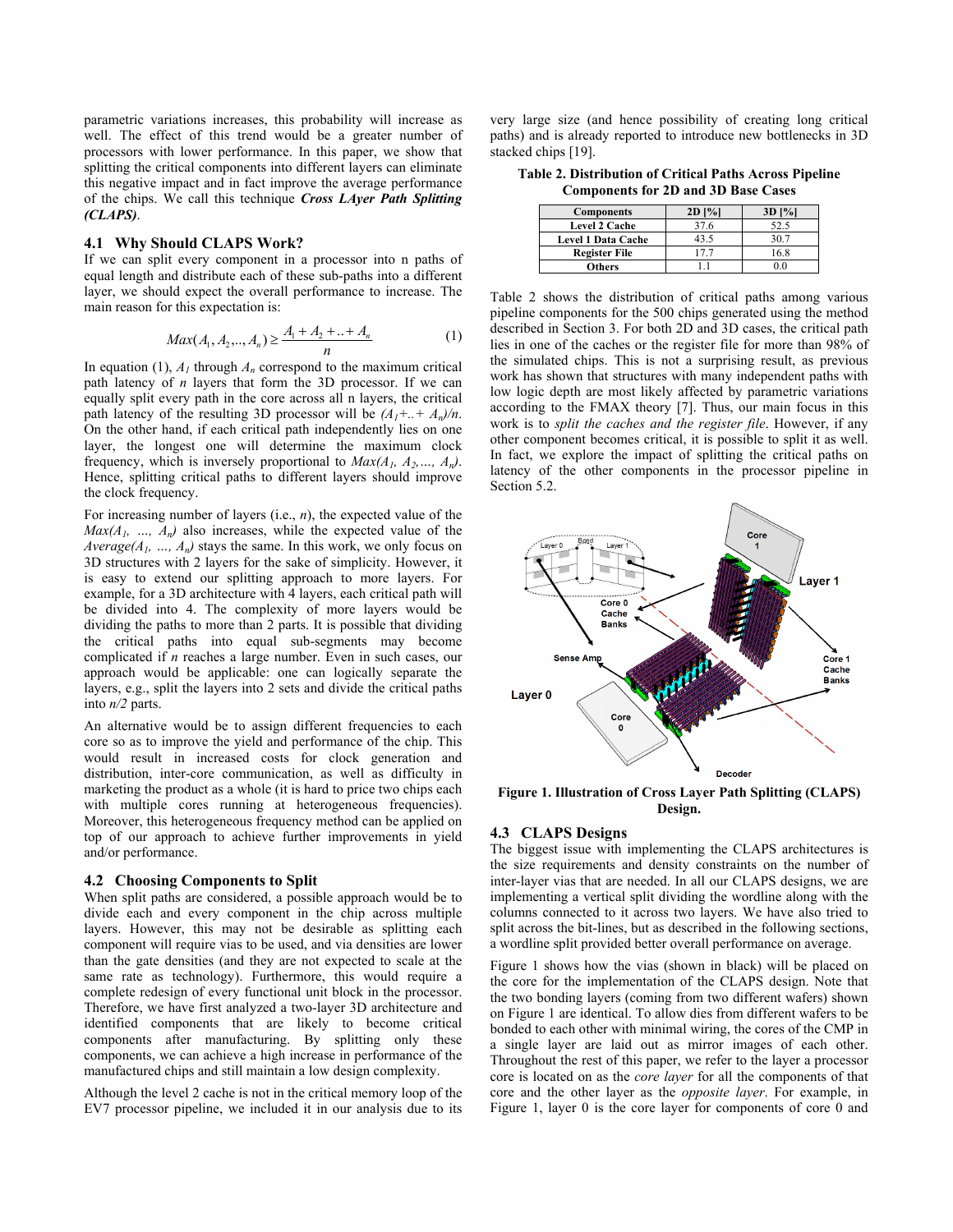layer 1 is their opposite layer and vice versa. In all of our schemes, the wordline signals are generated on the core layer (i.e., the decoder always lies in the same layer as the core). We devised three split strategies where part of the cache banks and/or column mux/sense amp/output drivers are placed on the opposite layer (e.g., in Figure 1, half of cache banks for both cores are sent to their respective opposite layers). Note that, for any CLAPS design, we can partition the register file exactly the same way we partition the cache. This is called *register file splitting*, for which the results are presented in Section 5.1.

#### *4.3.1 Wordline CLAPS (W-CLAPS)*

In our first scheme, we place half of the banks (2 banks in this case) on the opposite layer while the remaining banks reside in the core layer. For all banks, the decoder is located in the core layer generating the word-line signals. These signals are then routed to the other layer through vias for the banks that are placed on the opposite layer. For both layers, the sense amplifiers and output drivers are located on the same layer with the corresponding bank. Finally, for the blocks in the opposite layer, the data is re-routed back to the core layer to be sent to the rest of the core. Notice this scheme needs *(#Rows + OUTPUT\_WIDTH/2)* inter-layer vias for correct operation. For the level 1 data cache we are using, this corresponds to 160 vias (128 rows  $+$  64/2 bits). The additional parasitics for these vias are included in our SPICE model. For our current architecture, we assume  $1 \mu m \times 1 \mu m$  dimensions,  $2.4 \mu m$ pitch for the vias and  $0.22 \mu m^2$  for the SRAM cell area as given in ITRS [1], hence the vias span roughly 15% of the total area of the cache *(Note that vias do not increase the cache area by 15%. All the vias can be laid on top of 15% of the total cache area, while allowing plenty of space for other die to die connections such as clock and power distribution)*. Figure 2(a) shows the original 2D structure, whereas Figure 2(b) shows the 3D structure of one of the caches divided into two layers in detail (W-CLAPS). Vias are represented with black vertical prisms. Note that Figure 2 shows face-to-back connection for better viewing, while in our models we use face-to-face stacking.

#### *4.3.2 Decoder CLAPS (D-CLAPS)*

It is clear from Figure 2(b) that only half of the critical paths in the component are being split across two layers. However, the other half of the paths has all of their critical paths (decoder, memory array, sense amplifiers and output drivers) within a single layer, thereby limiting the benefits of the split architecture. To further increase the benefits we achieve from splitting, we experimented with a second scheme where all paths are divided into two layers. To achieve this, we placed all banks on the opposite layers. To limit the number of vias required, we decided to take advantage of the vias already used to route the wordline signals to the opposite layer. As can be seen in Figure 2(c), all of the paths are split right after the decoder and all banks are located on the opposite layer along with the sense amplifiers and output drivers. Although this splitting scheme has the advantage of dividing all critical paths into two, the number of vias needed to route the data back to the original layer increases to *(#ROWS + OUTPUT\_WIDTH)*; or 192 vias (128 rows + 64 bits) for the level 1 data cache (*about 18% of the total area of the cache*) because the second sub-bank is also moved to the opposite layer. Another drawback with this strategy is that it does not take advantage of 3D placement to shorten the long wires. Particularly, the global wordline must cross the two banks as in the 2D architecture, whereas in the W-CLAPS design, the wordline length is divided into two.

## *4.3.3 Bitline/Wordline CLAPS (B-CLAPS)*

To simultaneously minimize long wires and take advantage of split critical paths, we devised a third architecture where we split all the paths while avoiding the use of a long global wordline. At the cost of increased via-count, we split half of the paths after the decoder as in W-CLAPS design. For the remaining paths we keep the banks as in W-CLAPS but move the sense amplifiers and output drivers to the opposite layer. Figure 2(d) shows the details of this implementation. As can be seen in the figure, we now need to augment each column in the core layer with two vias, one for each Bit-Line and Bit-Line-Bar. In this scheme the new via count can be expressed as  $(HRows + OUTPUT\ WIDTH + 2*#COLUMNS/2)$ .

For the L1 Data Cache this corresponds to 256 vias (128 rows +64 bits +(2 × 64 columns)/2), *roughly spanning 24% of total cache area*. For a face-to-face bonding technology, this splitting does not incur any area overhead since the vias fit within the cache footprint.



**Figure 2. Three Dimensional Structures of Studied Designs: (a) 2D, (b) W-CLAPS, (c) D-CLAPS, and (d) B-CLAPS.** 

## **5. EVALUATION**

To analyze the effectiveness of the proposed schemes, we measure their impact on yield, performance, and temperature. In the next section, we explain the improvements in yield and average chip frequency we achieve through our CLAPS designs. Then, in Section 5.2 we explore the impact of CLAPS on the latency of the critical paths of non-SRAM based components in the processor pipeline. Finally, in Section 5.3 we discuss the impact of CLAPS designs on the thermal profile of 3D integration.

**Table 3. Yield Levels Achieved for Proposed Schemes** 

| Yield [%]      | <b>BASE</b>   | Cache<br><b>Split</b> | <b>Cache+Register File</b><br><b>Split</b> |
|----------------|---------------|-----------------------|--------------------------------------------|
| 2D             | 76.39         | NА                    | NA                                         |
| <b>W-CLAPS</b> | 72.13<br>(3D) | 75.74                 | 78.51                                      |
| <b>D-CLAPS</b> |               | 77.02                 | 77.02                                      |
| <b>B-CLAPS</b> |               | 81.70                 | 83.62                                      |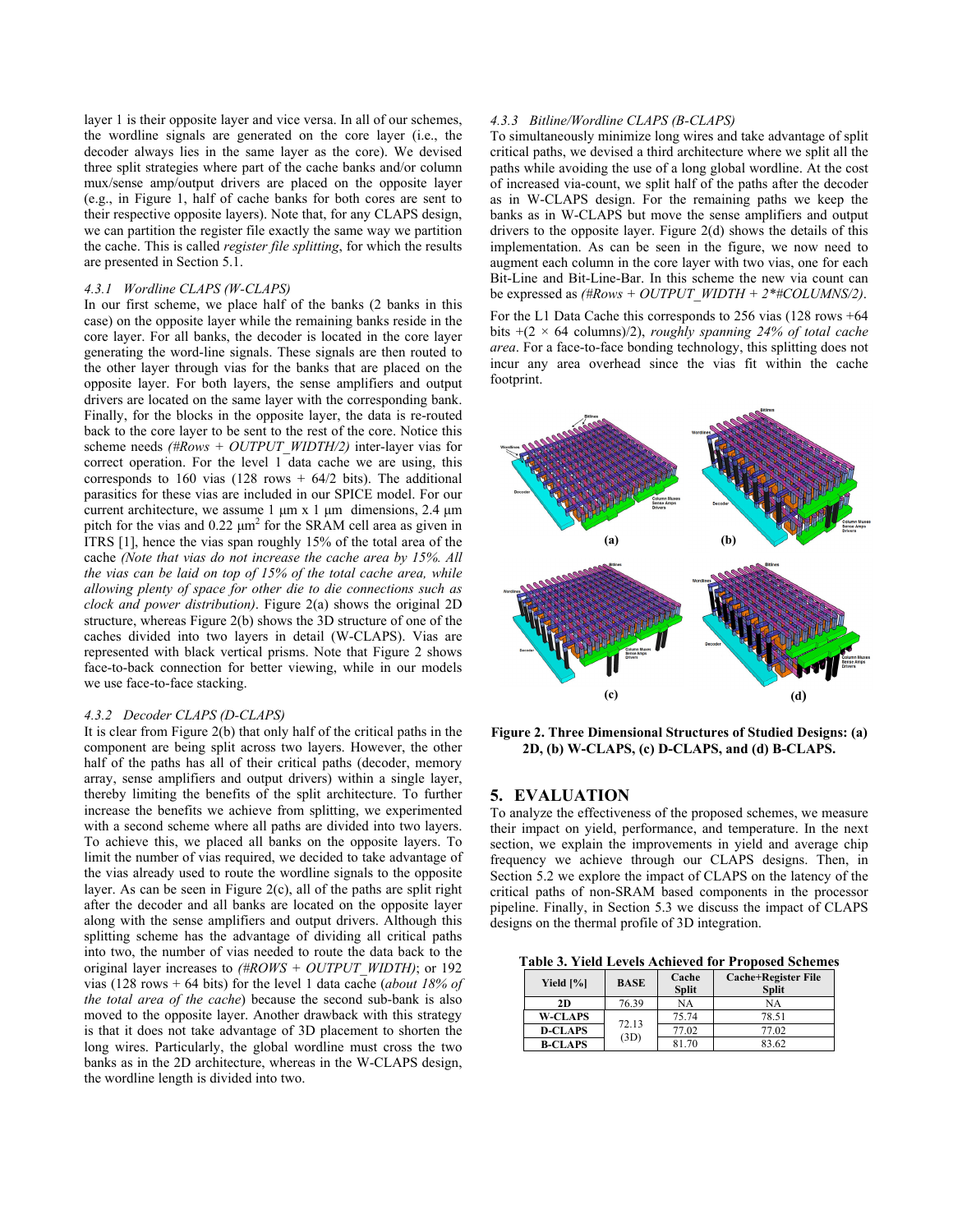**Table 4. Normalized Average Frequency for Each Scheme** 

| <b>BP</b>      | <b>BASE</b>   | Cache<br><b>Split</b> | <b>Cache+Register File</b><br><b>Split</b> |
|----------------|---------------|-----------------------|--------------------------------------------|
| 2D             | 1.000         | NA                    | NA                                         |
| <b>W-CLAPS</b> | 0.907<br>(3D) | 1.003                 | 1.050                                      |
| <b>D-CLAPS</b> |               | 0.941                 | 0.941                                      |
| <b>B-CLAPS</b> |               | 1.087                 |                                            |

## **5.1 Yield and Performance Results**

In this section, we investigate how different CLAPS designs affect yield levels and average frequency. In this work, we focus on analyzing parametric yield loss due to frequency or power constraints, which is the most dominant factor in yield losses [15]. We must also note that, in our experiments, the total area of 3D chips are the same as the original 2D chip hence defect related yield losses will be similar. We also assume a mature manufacturing technology where the yield is not sensitive to the number of inter-layer vias in the design. Thus we assume CLAPS would face the same amount of manufacturing yield loss as the base line 3D architecture without splitting. In order to study the effectiveness of CLAPS designs we performed a Monte Carlo study of a set of SPICE simulations. In total, we simulated 500 chips with 8 cores, each of which is split into 4 cores per layer for the 3D studies. Then, we calculated the critical path latency for each chip by finding the pipeline stage with the maximum latency in each core. The maximum allowed latency is set to be  $\mu_{2D}+0.5\times\sigma_{2D}$  and the maximum allowed leakage power is set to  $3\times$ average leakage<sub>2D</sub> [24]. Chips exceeding these limits are considered yield losses. The performance, on the other hand, is calculated as the average frequency across all the chips.

Table 3 shows the yield levels over all chips simulated for each scheme. Similarly, Table 4 shows the normalized average frequency among all chips for that particular scheme relative to the average frequency of the original 2D case. When we compare the yield levels of the 2D and 3D base cases in Table 3, we observe that the 3D base architecture causes approximately 16% increase in yield losses. However, the new yield, 72.13%, is considerably higher than one might expect from randomly merging two dies, which would be  $(0.7639)^2 = 58.35\%$ . This is mainly due to the reduction in the chip area per layer. A smaller footprint allows higher correlation and less variation between two points in a chip layer preventing critical path latencies from taking extreme values.

When we utilize our CLAPS designs over the 3D base case, they show a significant improvement in total yield. However, since only half of the critical paths are divided across two layers in W-CLAPS, its yield level falls short of 2D case. The best scheme, B-CLAPS, reduces the yield losses of the base 3D case by 34.3%, achieving a yield rate exceeding the 2D architecture. The reason for achieving the best results for this scheme lies in the fact that all the paths are split into two in B-CLAPS. As a result, the probability of "averaging effect" is maximized for B-CLAPS.

Another important point is the ineffectiveness of the register file split in 3D D-CLAPS. The main reason behind this is the increased latency in level 1 data cache and the level 2 cache due to the additional delay of inter-layer vias on top of the global wordline that needs to be kept for this splitting scheme. Although register file splitting helps with all these chips, caches dominate the latency canceling the effects of register file splitting. This can also be observed in the change of average frequencies (presented in Table 4), where the increased latencies of level 1 and level 2 caches dominate critical path latency reducing the effect of the scheme. In the best case, we can improve the yield up to 83.6%, which corresponds to a 30.6% reduction in yield loss compared to the 2D architecture; while the average chip frequency for the batch of chips simulated for that scheme is increased by 13.1%.

#### **5.2 CLAPS Designs for non-SRAM Based Components**

In this section, we study how CLAPS performs when it is implemented on the non-SRAM based components. Although our processor and process variation models resulted in SRAM dominated critical paths; using different models and/or optimization targets and constraints may end up in a different distribution for the critical paths among components. Hence, it is important to quantify the effectiveness and limitations of our proposed scheme if such a scenario is encountered.

We particularly focus on the branch predictor, register rename unit, issue queue, and integer execution units representing the fetch, rename, issue and execute stages of the processor pipeline. While implementing CLAPS, we concentrate on splitting the critical paths evenly into two layers in terms of latency. We perform the split operations manually on our designs. However, one can easily transform this process into a partitioning problem optimizing for number of vias, portion of path latency on each layer as well as percentage of the component area on each layer.

Through Monte Carlo simulations, we observed that the average latency of the fetch and rename stages are reduced by 8.1% and 99% of the chips performed better than the 3D without splitting case. On the other hand, for the issue queue the average reduction in latency was only 4.3% but CLAPS still outperformed 3D without splitting 96% of the time. An interesting result was achieved for the integer execution unit where we observed a 0.2% increase in the critical path latency. Despite the increase in latency, CLAPS still increased the performance of 49% of the chips. Overall, these results show that CLAPS is feasible and effective for all components in the pipeline.

## **5.3 Impact on Temperature**

3D integration increases power density and hence may cause higher worst-case temperatures. A higher layer in the stack needs to cross a higher thermal resistance to reach the ambient temperature making it harder to cool down [20]. Various techniques have been proposed [5, 21] to mitigate this impact. In this section, we evaluate the thermal impact of our proposed CLAPS designs and demonstrate that our approach yields reasonable temperature levels consistent with other studies.

To verify the thermal impact of our proposed architecture, we simulated a processor consisting of 8 Alpha cores using the M5 simulator [4] integrated with Wattch [8]. This provides us the steady state power numbers for the various components in each core. HotSpot [14] is then used to simulate the temperature profile of the chip. We use a four-layer model for the 2D case and a 7 layer model for the 3D case. Parameters of the layers are set in correspondence to previous work [5].

**Table 5. Max, Mean, and Min Temperatures and Total Power Consumption for Different Benchmarks** 

| Mix            | Floor-<br>plan | Max<br>Temp[K] | Mean<br>Temp [K] | Min<br>Temp [K] | Total<br>Power [W] |
|----------------|----------------|----------------|------------------|-----------------|--------------------|
| Extreme        | 2D             | 369.6          | 343.1            | 338.2           | 141.8              |
| <b>Extreme</b> | 3D             | 378.3          | 349.7            | 346.5           | 150.6              |
| High           | 2D             | 368.9          | 341.8            | 337.4           | 125.9              |
| High           | 3D             | 374.7          | 349.2            | 346.4           | 136.7              |
| Medium         | 2D             | 362.5          | 340.4            | 336.7           | 109.1              |
| <b>Medium</b>  | 3D             | 366.6          | 348.7            | 346.2           | 121.1              |
| Low            | 2D             | 360.5          | 338.8            | 335.9           | 90.9               |
| Low            | 3D             | 367.5          | 348.2            | 346.1           | 104.3              |